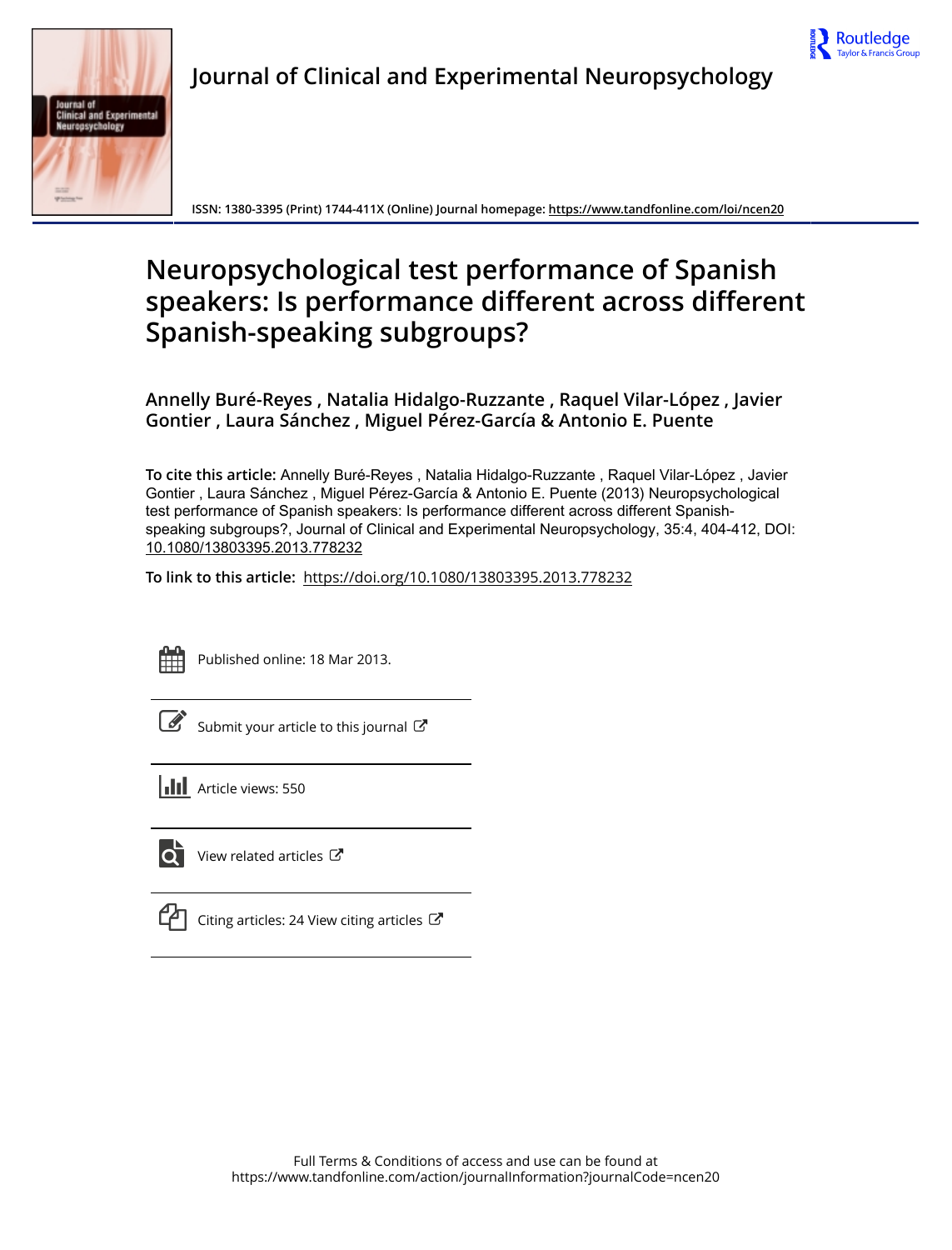### **Neuropsychological test performance of Spanish speakers: Is performance different across different Spanish-speaking subgroups?**

### **Annelly Buré-Reyes1,2 , Natalia Hidalgo-Ruzzante<sup>3</sup> , Raquel Vilar-López3,4, Javier Gontier5 , Laura Sánchez<sup>6</sup> , Miguel Pérez-García3,4, and Antonio E. Puente2**

<sup>1</sup>Center for Psychological Studies, Nova Southeastern University, Fort Lauderdale, FL, USA

<sup>2</sup>Department of Psychology, University of North Carolina Wilmington, Wilmington, NC, USA

<sup>3</sup>Department of Psychology, University of Granada, Granada, Spain

4Centro de Investigación Mente, Cerebro y Comportamiento (CIMCYC), Granada, Spain

5Department of Psychology, Universidad Del Desarrollo, Santiago de Chile, Chile

6Department of Psychology, Iberoamerican University, Santo Domingo, Dominican Republic

Even though theories and research have pointed out the importance of variables such as age, gender, or education on neuropsychological assessment, much less emphasis has been placed on language and culture. With the increasing population of Spanish speakers in North America and the limited amount of clinical and scholarly information currently available, neuropsychological assessment of this group has similarly become of increasing importance. Though several studies have been published over the last two decades, an assumption exists that all Spanish speakers, holding education and age constant, would perform similarly regardless of their origin. To address this assumption, a sample of 126 participants was tested from four different countries (Chile, Dominican Republic, Puerto Rico, and Spain). Participants were compared on the following commonly used neuropsychological tests: Verbal Serial Learning Curve, Rey– Osterrieth Complex Figure Test, Verbal Phonemic Fluency Test, the Stroop Color and Word Test, and the Trail Making Test. Analyses revealed significant differences across the groups in two of the five tests administered. Significant differences were observed in the delayed recall of the Serial Learning Test and in the Verbal Fluency Test. The findings highlight the importance of within-group differences between Spanish speakers.

*Keywords:* Hispanics; Spanish speakers; Culture; Neuropsychology; Assessment.

Neuropsychological assessment of ethnic minorities continues to be one of the major challenges in current neuropsychology (Razani, Murcia, Tabares, & Wong, 2006). The influence of variables such as age, gender, years of education, or language on neuropsychological tests is well known. However, very few studies have focused on the topic of how and how much—cultural and linguistic variables influence neuropsychological performance (Ardila, Rosselli, & Puente, 1994; Boone, Victor, Wen, Razani, & Pontón, 2007; Manly & Echemendia, 2007; Puente & Pérez-García, 2000a).

Cross-cultural neuropsychology has typically studied ethnic minorities compared to white North-American population, who usually achieve better performances (Ardila, 1995; Byrd, Sánchez, & Manly, 2005), and, to a lesser degree, has compared international samples. Differences found between cultural groups refer to both verbal and nonverbal tasks (Rosselli & Ardila, 2003) and cover areas such as attention (Byrd, Touradji, Tang, & Manly, 2004), memory (Manly, Jacobs, Touradji, Small, & Stern, 2002; Ostrosky-Solís & Ramírez, 2004; Razani, Burciaga, Madore, & Wong, 2007),

There are no financial conflicts to report.

Address correspondence to Antonio E. Puente, University of North Carolina Wilmington, Wilmington, NC, USA 28403 (E-mail: puente@uncw.edu).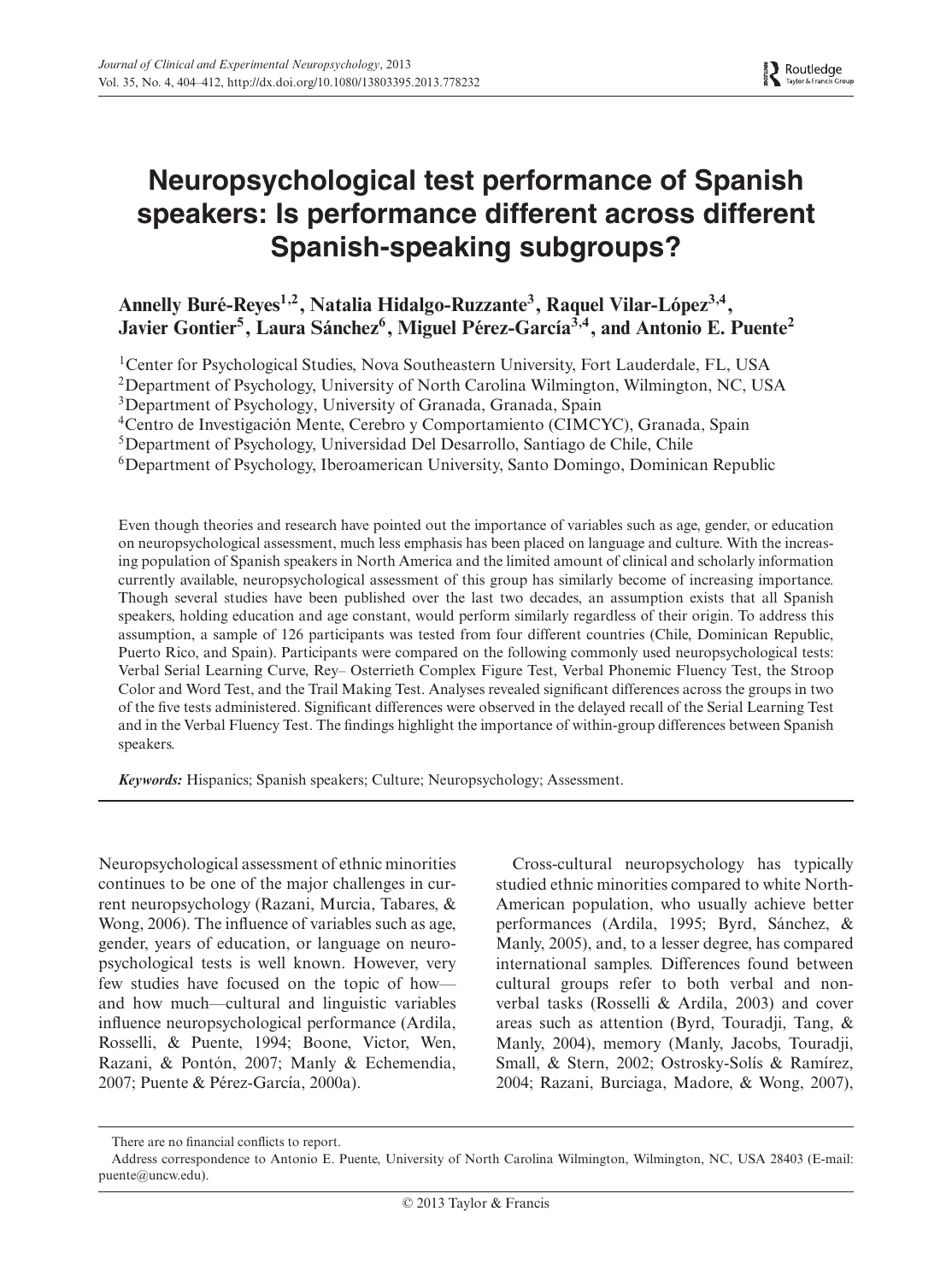visual–perceptive ability (Manly et al., 2002; Ostrosky-Solís & Ramírez, 2004), cognitive flexibility (Agranovich & Puente, 2007; Razani et al., 2007), abstract reasoning (Manly et al., 2002; Touradji, Manly, Jacobs, & Stern, 2001), inhibition (Razani et al., 2007), intelligence (Razani et al., 2006), and category fluency (Kempler, Teng, Dick, Taussig, & Davis, 1998; Manly et al., 2002; Touradji et al., 2001).

One of the groups in cross-cultural neuropsychology that are becoming increasingly important are Hispanics, largely due to the increasing demographic shifts in the United States over the last two decades (Humes, Jones, & Ramírez, 2011). In fact, the term "Hispanic" is a term coined by the U.S. government but it does not provide information about linguistic background (e.g., not all Hispanics speak Spanish). As a consequence, the term "Spanish speakers" is used throughout the paper. Studies that include Spanish speakers are very limited (Ardila et al., 1994; Barr et al., 2009; Cherner et al., 2007; Echemendia & Harris, 2004; Puente & Pérez-García, 2000a), and only a limited portion of Spanish speakers is included in the research that does exist. Samples are composed of older adults, generally Mexicans, with limited education, and living in the US (Dansilio & Charamelo, 2005; Gasquoine, 2001; Rosselli & Ardila, 2002). Furthermore, studies consider Spanish speakers as a unique group, composed of people with homogeneous cultural and linguistic features (Puente & Pérez-García, 2000b). Spanish-speaking countries include Spain and Latin American countries. Whereas all of them share certain values such as solidarity, the importance of family links, temporal flexibility, acceptance of death, and the need for living life intensively, but also a peculiar lack of planning, organization, or interest for money (Staton, 2002), nevertheless, Spanish-speaker groups are heterogeneous, and despite their commonalities their economic and educational resources are very

different, and their cultural origin is also variable (Europeans, Indigenous, Africans, etc.; see Ardila, 2009). Thus, Spanish speakers comprise a group with a variety of differences and similarities (Puente & Ardila, 2000), and, therefore withingroup differences should be considered (Puente & Perez-Garcia, 2000a). To date, within-Spanishspeaking-group differences have not been empirically explored, and thus questions remain as to whether intragroup differences exist and, if so, what are those differences.

Accordingly, the aim of the present study is to address potential differences on neuropsychological test performance across Spanish-speaking subgroups based on country of origin and residency (Chile, Dominican Republic, Puerto Rico, and Spain).

#### **METHOD**

#### **Participants**

Participants were 126 adults from urban areas in Chile, Dominican Republic, Puerto Rico, and Spain. These four countries were selected because of their differences on criteria related to culture, such as ethnic composition, economic resources, literacy, life expectancy, or Human Development Index (see Table 1, adapted from Ardila, 2009).

The inclusion criteria were: 18–30 years of age; native of *and* resident in one of the four countries where data were collected; Spanish the first language and mother tongue; have completed a minimum of 12 years of formal education; and willingness to participate in the study. The exclusion criteria included substance abuse history, significant physical illnesses, taking psychoactive medications at the time of assessment, and any history of neurological or mental illness. All those criteria were obtained by an interview prior to testing. The mean age of the participants was 22.63

| Cultural characteristics of the four groups of the study |        |                    |             |        |  |
|----------------------------------------------------------|--------|--------------------|-------------|--------|--|
| Characteristic                                           | Chile  | Dominican Republic | Puerto Rico | Spain  |  |
| Gross domestic product per capita (\$)                   | 12.983 | 8.050              | 22,058      | 29,148 |  |
| Literacy $(\%)$                                          | 95.7   | 87.7               | 98.0        | 97.7   |  |
| Average life expectancy (years)                          | 78.6   | 72.2               | 75.6        | 76.2   |  |
| Human Development Index                                  | .859   | .751               | .942        | .938   |  |
| Ethnic composition $(\%)$                                |        |                    |             |        |  |
| European descent                                         |        | 16                 | 80.5        | 88     |  |
| Indigenous descent                                       |        |                    | 0.5         |        |  |
| African descent                                          |        | 11                 | 8           |        |  |
| Variable <sup>a</sup>                                    | 95     | 73                 | 11          | 10     |  |

**TABLE 1**

<sup>a</sup>Variable indicates that there is a mix of the three groups (Europeans, Indigenous, Africans) or between one and more of the three groups and other groups (i.e., Arabs).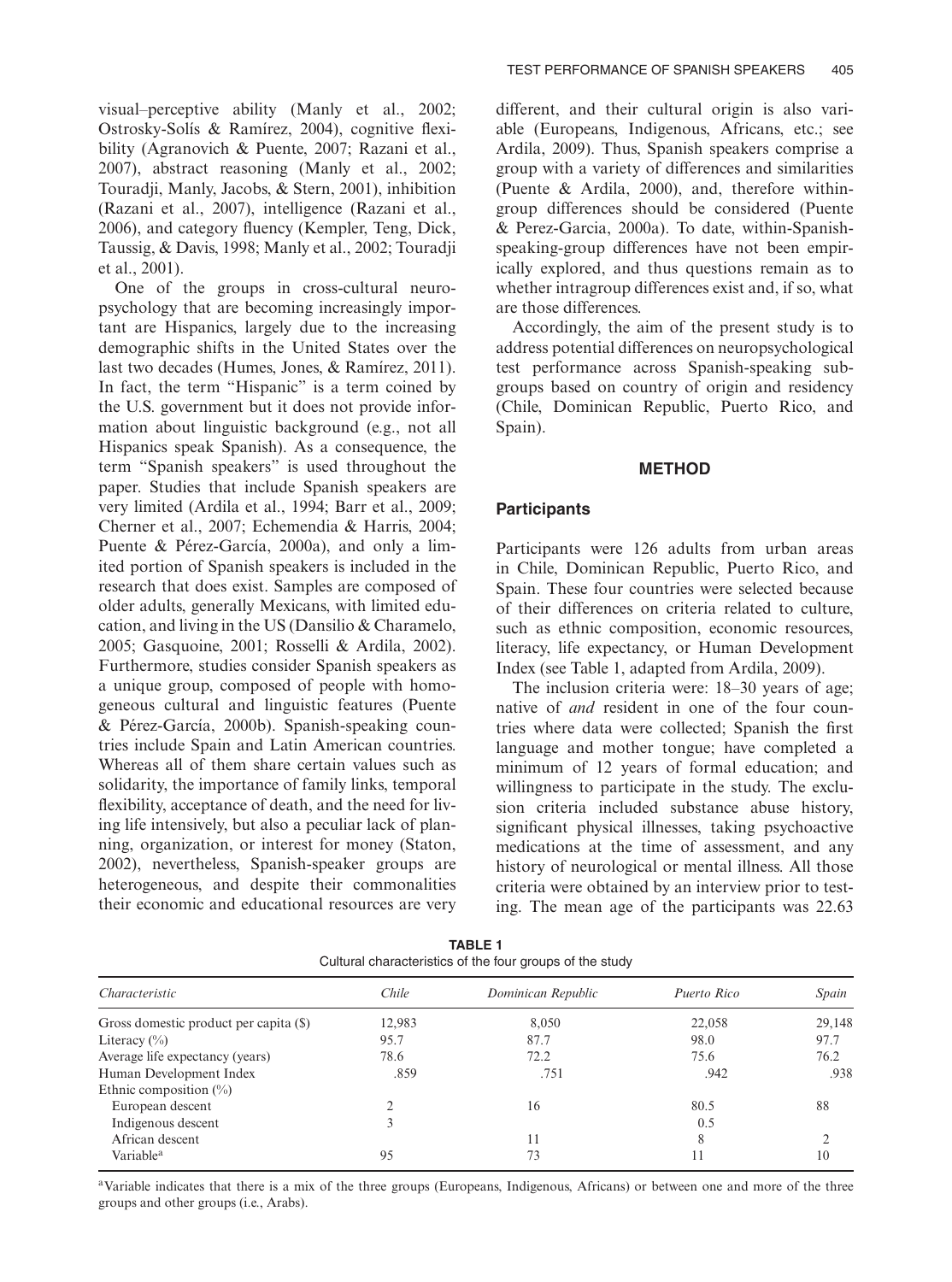| Characteristic                     | Puerto Rico<br>$(n = 30)$ | Chile<br>$(n = 30)$ | Dominican Republic<br>$(n = 36)$ | Spain<br>$(n = 30)$ | $F/\gamma^2$ |      |
|------------------------------------|---------------------------|---------------------|----------------------------------|---------------------|--------------|------|
| Gender $(M/F)$                     | 15/15                     | 17/13               | 20/16                            | 18/12               | 0.63         | .890 |
| Age, years; mean $(SD)$            | 22.63(2.58)               | 23.50(2.15)         | 22.86(3.29)                      | 21.50(3.50)         | 2.41         | .070 |
| Years of education;<br>mean $(SD)$ | 15.60(1.50)               | 15.03(1.19)         | 15.43 (1.54)                     | 14.43(3.23)         | 2.02         | .115 |

**TABLE 2** Descriptive statistics of the sample

*Note.*  $M =$  male.  $F =$  female.

 $(SD = 2.98)$  years. Participants had a mean of 15.13  $(SD = 2.03)$  years of education. Fifty-six of the participants were females, and 70 were males. From among all of them, 90.5% were right-handed, 7.9% were left-handed, and 1% were ambidextrous. Post hoc comparisons did not reveal any statistically significant differences across sites on gender, age, and years of formal education. Descriptive statistics of demographic variables of the sample are provided in Table 2.

#### **Materials**

Participants were administered five neuropsychological tests that measured visual–spatial and visual–motor abilities, memory abilities, and executive function abilities. Tests were selected to tap the main neuropsychological areas, attending to their wide utilization (Camara, Nathan, & Puente, 2000) and their use with Spanishspeaking populations (Ojeda, 2010). The following tests were used: the Verbal Serial Learning Curve (SLC), the Verbal Phonemic Fluency Test (FAS), and the Rey–Osterrieth Complex Figure Test (ROCFT) as described, adapted, and standardized for its use with Spanish speakers by Ardila et al. (1994). Also, the Stroop test and the Trail Making Test (TMT) were selected because they are two of the most commonly used tests in neuropsychological assessment, and they were also frequently used in neuropsychological research with Spanish speakers (i.e., for the Stroop: Boone et al., 2007; Gasquoine, Croyle, Cavazos-González, & Sandoval, 2007; Razani et al., 2007; Rosselli et al., 2002; for the TMT: Arnold, Montgomery, Castañeda, & Longoria, 1994; Boone et al., 2007; Razani et al., 2007). The following is a brief synopsis of each of the tests used.

#### *Verbal Serial Learning Curve—SLC*

This test consists in a list of 10 two-syllabic nouns frequently used in Spanish. The list is read to the participants over several trials until they learn all of the 10 words. The recall trial is administered after a 10-min delay. The standardization of this test was conducted with two different samples of Spanish speakers: 180 participants with 1–13 or more years of education, with an age range 16–65 years, and 326 participants between 56 and 80 years (Ardila et al., 1994).

#### *Verbal Phonemic Fluency Test—FAS*

This test is an adapted Spanish version of the FAS test (Benton & Hamsher, 1976; published in Ardila et al., 1994). Similar frequency ranges have been reported by the authors for several languages (English, French, German, and Spanish). The Verbal Fluency Test is a measure of executive functions that tap cognitive switching, rule monitoring, and inhibition (Ostrosky-Solís, Gómez, Matute, & Roselli, 2003). Different normative studies were initially administered to 200 normal subjects (illiterate and professional) from 16 to 65 years. The effect of aging on verbal fluency was analyzed using a sample of 346 normal elderly subjects (Ardila et al., 1994). Correlational analyses analyzed the test–retest reliability within acceptable limits, with a Cronbach alpha of .74 (Tombaugh, Kozak, & Rees, 1999).

#### *Rey–Osterrieth Complex Figure Test—ROCF*

In the ROCF, subjects are required to copy a complex figure, and after a delay they are asked to draw what they remember of the figure. The ROCFT is a measure of spatial construction, planning, and visual learning (Akshoomoff & Stiles, 1995). Norms for Spanish speakers were completed using 200 participants belonging to two extreme educational groups (totally illiterate and professional), with an age range 16–65 years, and also the authors analyzed the influence of age with 346 subjects older than 55 years. Previous studies have showed that the reliability of this test is high, with a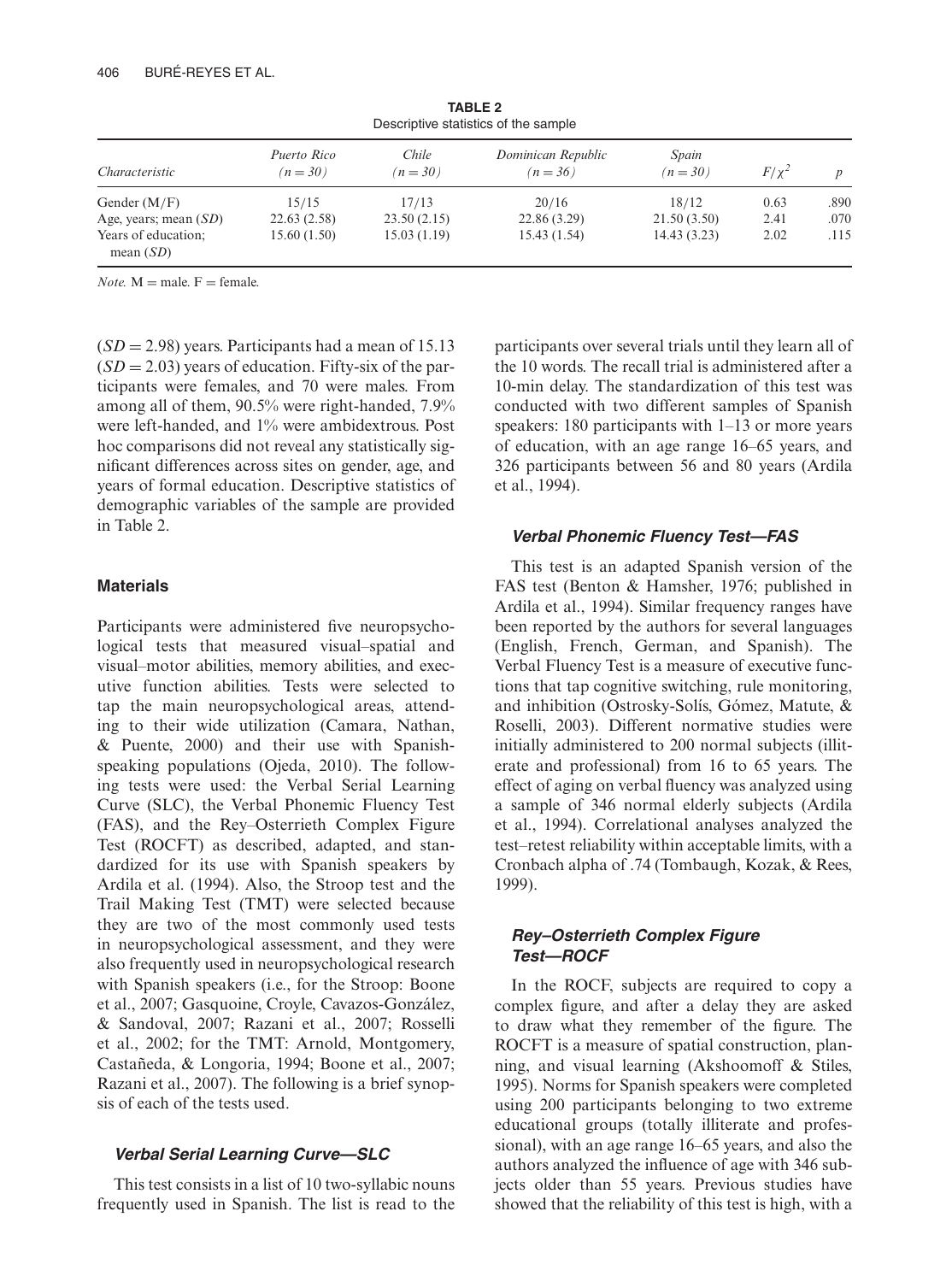Cronbach´s alpha of .828 for the copy, and .783 for the memory (Cortés, Galindo y Villa, & Salvador, 1996).

#### *Stroop Color and Word Test* **(Golden, 1978)**

The Stroop is a measure of perceptual interference and inhibition (Golden, 1978). This test includes three cards: the first with the reading condition, the second with the color-naming condition, and the third with the interference condition (the participants are asked to name the color of the ink and not to read the word). The version used of this test was the Spanish adaptation by TEA Ediciones (Golden, 2005). Reliability results are very consistent for its different versions with a global Cronbach's coefficient of .90 for the word condition, .83 for the color condition, and .91 for the interference condition (Spreen & Strauss, 1991).

#### *Trail Making Test—TMT* **(Reitan & Wolfson, 1995)**

The TMT is one of the most common tests employed in neuropsychological assessment as a measure of visual search, scanning, speed of processing, mental flexibility, and executive functions (Camara et al., 2000). This test includes two parts, Parts A and B. Subjects' task on both parts is to connect with a line the sequence of circles as quickly as possible. As described in the administration manual, Part A consists of circles containing numbers from 1 to 25, and Part B consists of circles containing numbers from 1 to 13, as well as letters from A to L; in this part, subjects have to connect the sequence alternating numbers and letters (Reitan & Wolfson, 1995). This test was administered following standard procedures (Mitrushina, Boone, Razani, & D'Elia, 2005). The interreliability on both parts was high, with a Cronbach's alpha of .94 for Part A, and .90 for Part B (Fals-Stewart, 1992).

#### **Procedure**

Recruiting procedures were approved by the Institutional Review Board of the University of North Carolina Wilmington (UNCW) and were authorized by the different collaborating institutions. Participants were contacted through the psychology departments of the different universities or hospitals in which one of the collaborators had an appointment in Santiago de Chile (Chile), San Juan (Puerto Rico), Santo Domingo (Dominican Republic), and Granada (Spain).

Research collaborators in the different countries asked the potential participants (students at the universities and relatives of the patients and staff from the hospitals) if they were interested in participating in the study. Advertisements were also placed at the different locations to recruit more of a community sample. After agreeing to participate as volunteers, individuals were taken to a quiet area without disruption and completed the tests individually. Individuals gathering the data were psychology graduate students with training and supervised experience in neuropsychological test administration. Researchers followed the same administration protocol and determined the eligibility of participants based on the inclusion and exclusion criteria previously described. Participants completed a demographic form prior to the administration of each of the tests. All participants were tested in one session of approximately 45 min. One of the authors (A.B.), blind to the country of origin of the participants, scored the tests following the published criteria for scoring.

#### **RESULTS**

#### **Differences among countries in sociodemographic variables**

To determine whether there was a difference in age and educational levels across the four groups, analyses of variance (ANOVAs) were conducted. The results did not reveal significant differences for age or years of education. Additionally, to determine the relationship between gender and country of origin, a chi square of independence was conducted. The result revealed no significant relationship between gender and country of origin (see Table 2).

#### **Differences among countries on neuropsychological tests**

To determine the existence of differences on the neuropsychological test scores, a multivariate analysis of variance (MANOVA) was conducted. Results showed statistical differences according to Wilks's lambda ( $\Lambda = .717$ ,  $df = 21$ , 316,  $p = .014$ ). The observed covariance matrices of the dependent variables were equal across groups [Box's *M* = 106.139,  $F(84, 27842) = 1.124, p < .206$ .

To further determine differences across the four groups (Chile, Dominican Republic, Puerto Rico, and Spain) in their performance on the different neuropsychological measures, ANOVAs were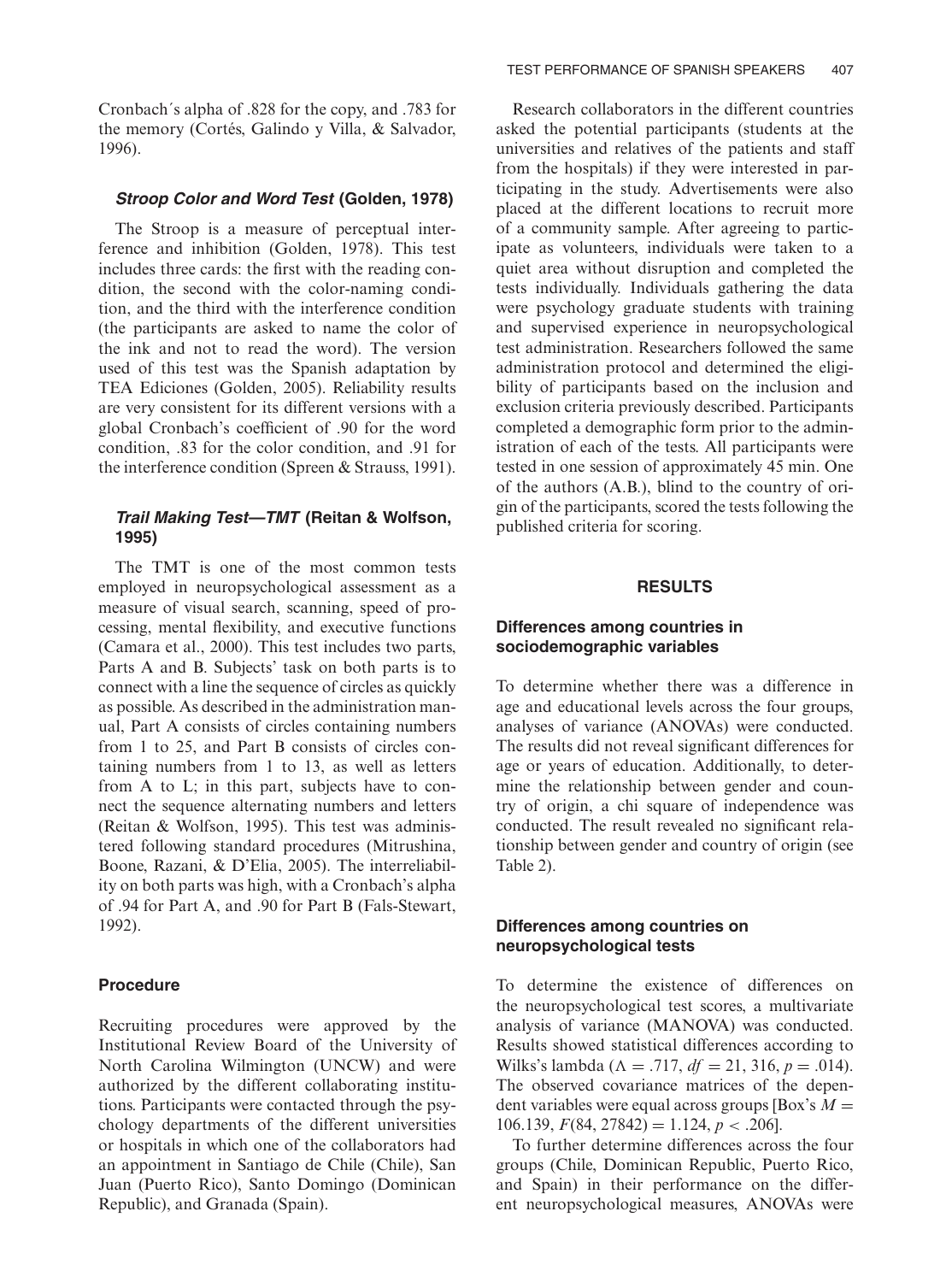| Variables          | PR<br>M(SD)                 | Ch<br>M(SD)                 | DR<br>M(SD)                | Spain<br>M(SD)             | $\boldsymbol{F}$ | $\boldsymbol{p}$ | Post hoc<br><i>Bonferroni<sup>a</sup></i> | <i>Effect sizes</i>                                                  |
|--------------------|-----------------------------|-----------------------------|----------------------------|----------------------------|------------------|------------------|-------------------------------------------|----------------------------------------------------------------------|
| <b>SLC</b>         | 8.52(1.48)                  | 8.60(1.16)                  | 8.75(1.32)                 | 9.43(.73)                  | 3.56             | .02              | $PR = Ch =$<br>DR) < S                    | PR vs. $S d = 0.823$<br>Ch vs. S $d = 0.878$<br>DR vs. $S_d = 0.622$ |
| <b>ROCF</b>        | 34.50(2.10)                 | 34.30 (2.52)                | 33.50 (2.80)               | 33.91 (2.98)               | 0.93             | .43              | NA.                                       |                                                                      |
| ROCF(1)            | 22.82(6.10)                 | 21.55(6.65)                 | 22.60(6.57)                | 22.64 (7.52)               | 0.22             | .88              | NA                                        |                                                                      |
| <b>FAS</b>         | 35.53(6.12)                 | 34.23 (5.89)                | 39.86 (6.77)               | 38.67 (7.24)               | 5.20             | .00              | Ch < DR                                   | Ch vs. DR $d = 0.881$                                                |
| <b>STROOP</b>      | 46.00(8.95)                 | 45.03(10.61)                | 46.94 (12.98)              | 49.50 (10.04)              | 1.45             | .23              | NA                                        |                                                                      |
| TMT(A)<br>LgTMT(B) | 29.25 (13.01)<br>1.80(0.21) | 31.90 (12.33)<br>1.79(0.13) | 30.05(12.17)<br>1.78(0.14) | 32.43 (8.54)<br>1.74(0.14) | 0.58<br>0.67     | .67<br>.56       | NA<br>NA                                  |                                                                      |

**TABLE 3** Descriptive statistics, ANOVAs, and a posteriori analysis for the different groups on the variables of the different neuropsychological tests

*Note.* ANOVA = analysis of variance;  $SLC =$  Serial Learning Curve (delayed recall); ROCF = Rey–Osterrieth Complex Figure Test (Copy); ROCF  $(1)$  = Complex Figure Test (delayed recall); FAS = Verbal Fluency Test–Semantic and Phonetic; STROOP = Stroop Color and Word Test; TMT(A) = Trail Making Test Part A; LgTMT(B) = logarithm of Trail Making Test Part B; PR = Puerto Rico; Ch = Chile; DR = Dominican Republic; S = Spain; NA = not applicable. <sup>a</sup>Only significantly different pairwise comparisons are displayed.

conducted with the following dependent variables: one variable from the SLC (number of words recalled in the delayed recall), two variables from the ROCF (score on the copy and score on the delayed recall), one variable from the FAS (sum of the number of words produced with the three letters), one variable from the Stroop (number of words read on the interference condition), and two variables from the TMT (time to complete Part A and time to complete Part B). Results showed significant differences among the groups in the number of words recalled in the delayed recall of the SLC. Post hoc Bonferroni analyses revealed differences in the delayed recall, with participants from Puerto Rico, Chile, and the Dominican Republic obtained lower scores than participants from Spain. Significant differences were also found in the FAS, with post hoc Bonferroni analyses revealing that participants from the Dominican Republic named more words than participants from Chile. No other significant differences were found across the groups. Effect sizes were calculated to evaluate the magnitude of the differences between the groups that showed a large strength (Cohen, 1988; Kraemer et al., 2003; see Table 3).

#### **DISCUSSION**

Neuropsychological assessment of individuals from different cultural and linguistic backgrounds has become a major challenge within the specialty of clinical neuropsychology. Nevertheless, existing research is limited and often assumes homogeneity across Spanish-speaking groups of different geographic origin. The present study was conducted to

determine whether different subgroups of Spanish speakers from Chile, Dominican Republic, Puerto Rico, and Spain perform differently on a variety of neuropsychological tests (SLC, ROCFT, FAS, Stroop, and TMT). The results showed the existence of differences as well as commonalities in the execution of neuropsychological tests across the different groups. Performance of the groups was similar in the ROCFT, Stroop, and TMT. However, differences were observed in two of the seven measures used (number of words recalled in the delayed recall of the SLC, and number of words in the FAS). The magnitude of these differences was large and appeared despite the fact that groups were assessed in their countries of residency and birth, matched on the basic neuropsychological sociodemographic variables (years, sex, and years of education) and were evaluated in their own language (Spanish) and by native speakers from the country of origin. No clear pattern emerged from the results (no group is systematically better or worse on the different measures), demonstrating heterogeneity across the groups in the measures employed. However, there is a pattern attending to the domain of the neuropsychological tasks, with differences being restricted to the verbal tests.

Regionalisms and dialectical differences in the Spanish language between the countries of this study could account for the results; the specific language in which tests were constructed cannot correspond to the dialect of the participant, and the dialect used by the examiner during the instructions and administration of the tests can also be different of that of the participant (Vilar-López & Puente, 2010). Thus, words from the dialect of the different participants were allowed during the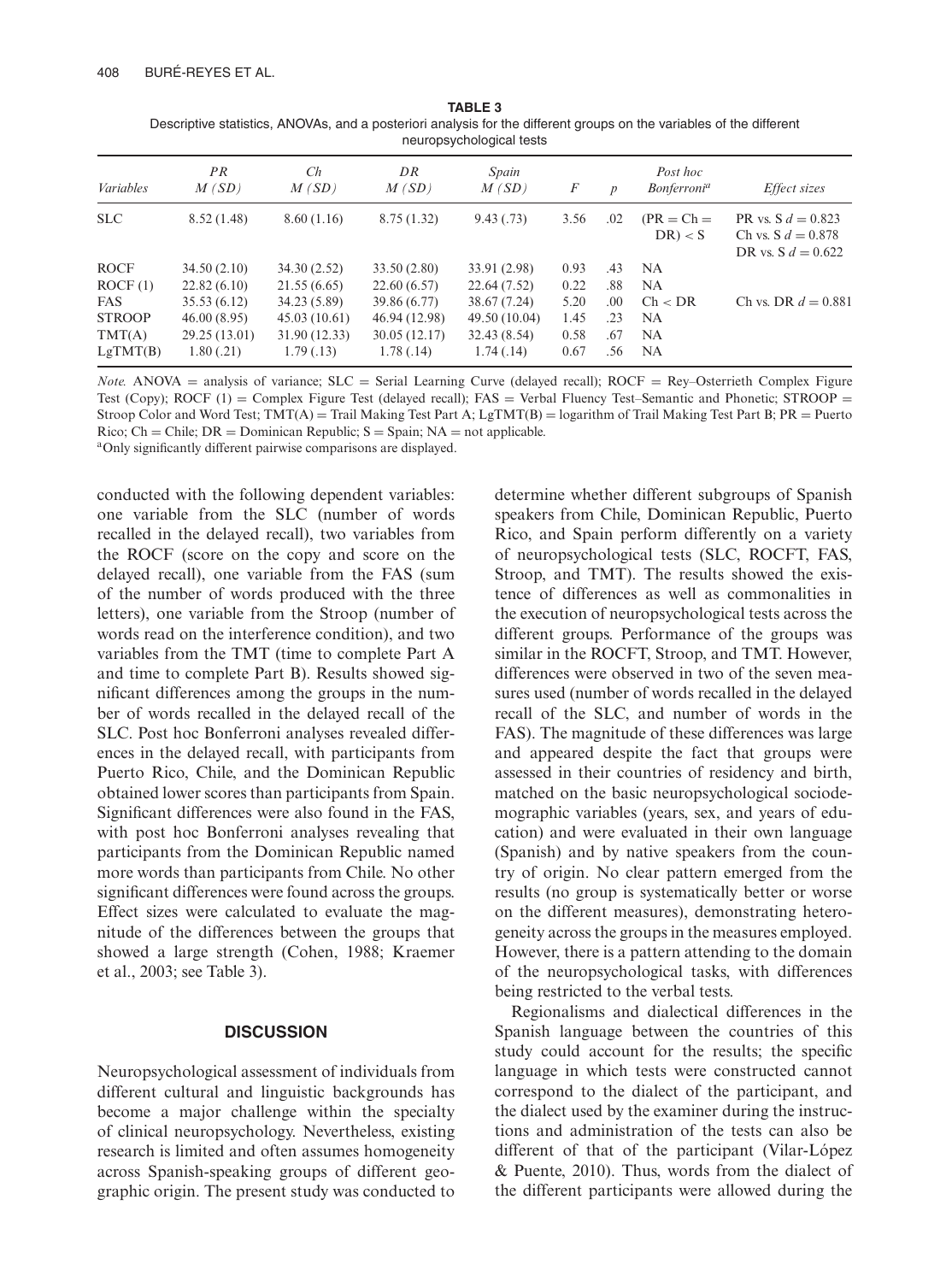FAS administration. It is possible that different dialects have different frequency of use of the words starting with the same letter (for example, people from Chile could use words starting with the letters "f," "a" and "s" less frequently than people from the Dominican Republic). Nevertheless, variations in the Spanish language are small (Ardila, 2009), and they are probably not enough to account for our results. Furthermore, the word list used in this research (SLC) was designed to avoid possible bias of regional language differences, including only words with very high frequency of use for the different Spanish-speaking countries (Puente & Ardila, 2000). Also, linguistic and cultural differences can affect test performance due to differences in giving the instructions during the administration session, but examiners pertained to the same geographic and cultural context of the participants, so this explanation seems unlikely. Furthermore, this fact allows ruling out other possible explanations for the differences found between the groups linked to the use of evaluators from other cultures (such as the personal distance used during the testing, the use of a formal or stereotyped language far away from the individual and their costume patterns, the use of questions that the participant perceive as humiliating, and so on; Ardila & Keating, 2007; Vilar López & Puente, 2010).

Another variable traditionally used to explain neuropsychological differences is education. Several studies have demonstrated the important role played by education when assessing people from different cultural backgrounds (Oberg & Ramirez, 2006; Ostrosky-Solís & Lozano, 2006; Ostrosky-Solís, Lozano-Gutierrez, Ramirez-Flores, & Ardila, 2007), but the groups of the study were matched on years of education, so this variable cannot account for the results. However, recent research has highlighted the importance of quality of education instead of years of education to explain differences between people from different cultures and/or languages (Kennepohl, Shore, Nabors, & Hanks, 2004; Manly et al., 2002), and thus quality of education could explain the differences our groups had on the verbal tasks. Different educational systems can give different importance to diverse psychological processes that underlie academic abilities, and those systems can be quite different between the countries included in the present study. For example, memory is a cognitive domain sensitive to literacy and reading level, and those abilities are developed more or less depending on the educational system during our scholar years (Manly, Touradji, Tang, & Stern, 2003). Thus, in our study, the group with a poorer execution in memory was Chile, which is clearly the country with a higher analphabetism (Ardila, 2009). It could be possible that delayed recall would be more frequently taught in Spanish schools, fluency would be more important in Dominican Republic school tasks, and attention span would be more practiced in Puerto Rico and Chile. This hypothesis should be proved in future research.

Another confounding variable could be the socioeconomic status (Armengol, 2002; Llorente, 2008). Life expectancy, Human Development Index, and incomes are quite variable between the countries of the study. These socioeconomic differences could be the base of discrepancies on the quality of the educational systems and, thus, be related to the neuropsychological performance. Finally, there are small discrepancies in the recruiting of participants. However, since demographic variables were held as constant as was feasible, this methodological discrepancy does not appear robust enough to explain the results.

The present results address ongoing discussions about the problems and caveats of developing ethnic or race-based norms (Ardila, 2007; Brickman, Cabo, & Manly, 2006; Manly, 2005; Manly, Byrd, Touradji, & Stern, 2004; Manly & Echemendia, 2007; Manly et al., 2002; Pedraza & Mungas, 2008). Some authors pointed out that the existing thousands of languages and cultures make the endeavor of developing race-specific norms for all of them impossible (Ardila, 2007; Brickman et al., 2006). Considering that the present study reflects that within-Spanish-speaking-group differences may exist as well, and that similar differences could be anticipated in other large cultures/languages, creating specific norms seems even more difficult. An alternative and more suitable option, which is supported by the present findings, is to deconstruct culture into factors such as those previously shown to be robust and contributory (e.g., quality of education, socioeconomic status, etc.), which could be responsible for the differences found between ethnic groups on cognitive measures (Razani et al., 2007; Touradji et al., 2001).

This study has several limitations. First, it has a relative small sample size, only four countries were included, and eight neuropsychological measures were used to compare the groups. The use of additional tests as well as the inclusion of other nationalities can provide a more comprehensive understanding of within-group differences with Spanish speakers. Moreover, future studies should research the effect of culture or language into Englishspeaking localities, English being the language with the third highest number of speakers in the world; bilingualism should also be considered. Also, since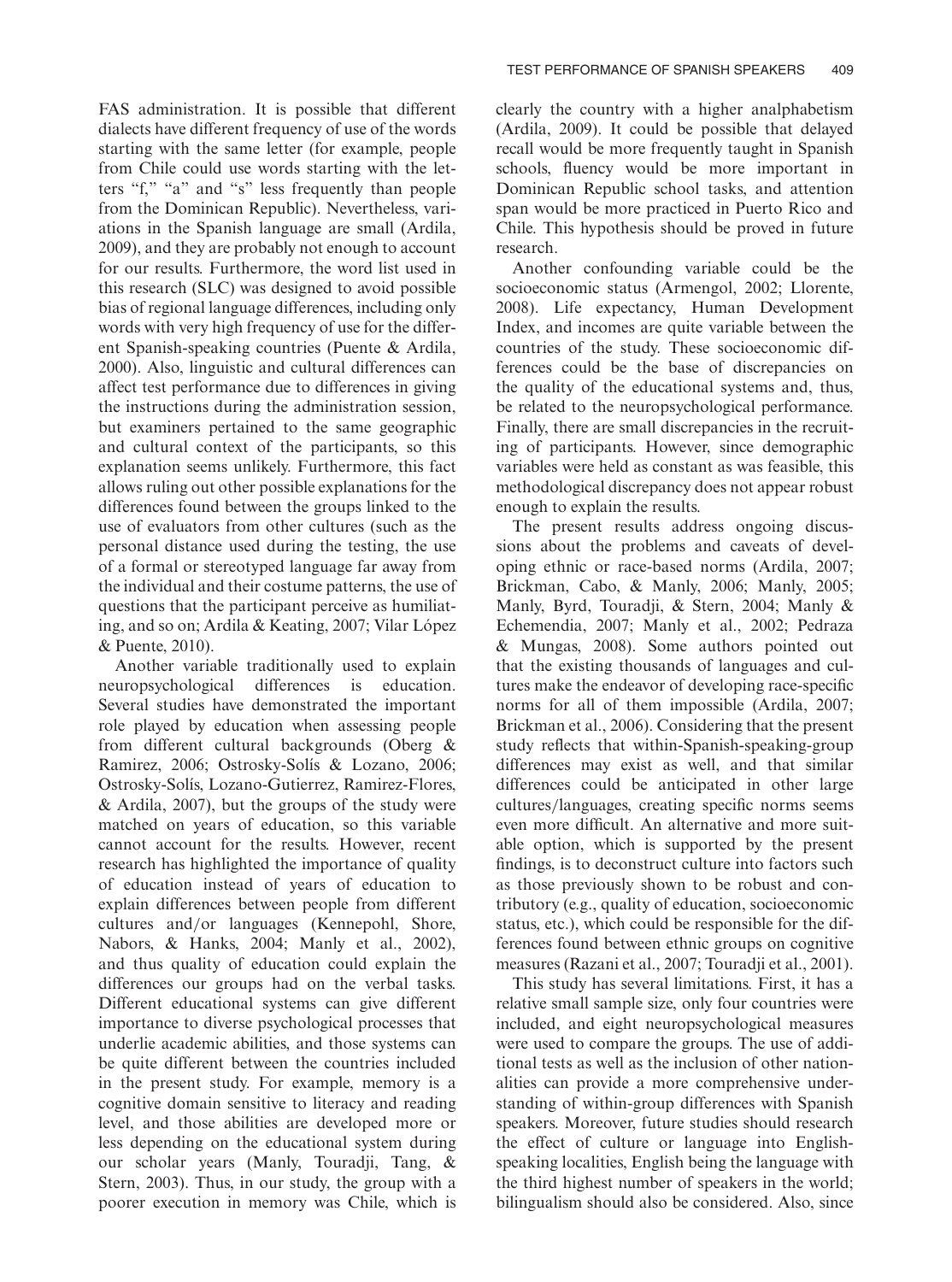the present study focused on healthy and highly educated individuals, further research is required to compare clinical patients across countries and to study different levels of education. Most notably, this study did not measure quality of education and socioeconomic status, though this would be difficult to do, especially in Spanish-speaking countries.

Despite the long-standing belief that culture is not a critical variable in neuropsychological assessment, there is increasing evidence to the contrary (Ardila, 1995). However, this is one of the few studies indicating that within-cultural-group variability exists to the point of challenging the longheld notion that if culture does play a role in neuropsychological assessment, it may be more multidimensional and less cohesive than previously thought. The present study points to the heterogeneity of different groups of Spanish speakers regarding neuropsychological tests and, thus, challenges a simple and unified concept of culture, at least when it comes to Spanish speakers and neuropsychological assessment.

> Original manuscript received 8 May 2012 Revised manuscript accepted 18 February 2013 First published online 15 March 2013

#### **REFERENCES**

- Agranovich, A. V., & Puente, A. E. (2007). Do Russian and American normal adults perform similarly on neuropsychological tests? Preliminary findings on the relationship between culture and test performance. *Archives of Clinical Neuropsychology*, *22*, 273–282.
- Akshoomoff, N. A., & Stiles, J. (1995). Developmental trends in visuospatial analysis and planning: Copying a complex figure. *Neuropsychology*, *9*, 364–377.
- Ardila, A. (1995). Directions of research in crosscultural neuropsychology. *Journal of Clinical and Experimental Neuropsychology*, *17*, 143–150.
- Ardila, A. (2007). The impact of culture on neuropsychological performance. In B. P. Uzzell, M. Pontón, & A. Ardila (Eds.), *International handbook of cross-cultural neuropsychology* (pp. 23–44). Mahwah, NJ: Lawrence Erlbaum Associates.
- Ardila, A. (2009). Características de la población hispanohablante: Sociedad Lengua y Cultura [Features of Spanish-speaker populations: Society, language, and culture]. *Glosas: Academia Norteamericana de la Lengua Española*, *9*, 2–20.
- Ardila, A., & Keating, K. (2007). Cognitive abilities in different cultural context. In B. P. Uzell, M. Pontón, & A. Ardila (Eds.), *International handbook of crosscultural neuropsychology* (pp. 109–125). Mahwah, NJ: Lawrence Erlbaum Associates.
- Ardila, A., Roselli, M., & Puente, A. E. (1994). *Neuropsychological evaluation of the Spanish speaker*. New York, NY: Plenum Press.
- Armengol, C. G. (2002). Stroop test in Spanish: Children's norms. *The Clinical Neuropsychologist*, *16*, 67–80.
- Arnold, B. R., Montgomery, G. T., Castañeda, I., & Longoria, R. (1994). Acculturation and performance of Hispanics on selected Halstead–Reitan neuropsychological tests. *Assessment*, *1*, 239–248.
- Barr, W. B., Bender, H. A., Morrison, C., Cruz-Laureano, D., Vazquez, B., & Kuzniecky, R. (2009). Diagnostic validity of a neuropsychological test battery for Hispanic patients with epilepsy. *Epilepsy & Behavior*, *16*, 479–483. doi:10.1016/j.yebeh.2009. 08.030
- Benton, A. L., & Hamsher, K. (1976). *Multilingual Aphasia Examination*. Iowa City, IA: University of Iowa.
- Boone, K. B., Victor, T. L., Wen, J., Razani, J., & Pontón, M. (2007). The association between neuropsychological scores and ethnicity, language, and acculturation variables in a large patient population. *Archives of Clinical Neuropsychology*, *22*, 355–365.
- Brickman, A. M., Cabo, R., & Manly, J. J. (2006). Ethical issues in cross-cultural neuropsychology. *Applied Neuropsychology*, *13*, 91–100.
- Byrd, D. A., Sánchez, D., & Manly, J. J. (2005). Neuropsychological test performance among Caribbeanborn and U.S.-born African American elderly: The role of age, education and reading level. *Journal of the International Neuropsychological Society*, *27*, 1056–1069.
- Byrd, D. A., Touradji, P., Tang, M., & Manly, J. J. (2004). Cancellation test performance in African American, Hispanic and White elderly. *Journal of the International Neuropsychological Society*, *10*, 401–411.
- Camara, W. J., Nathan, J. S., & Puente, A. E. (2000). Psychological test usage: Implications in professional psychology. *Professional Psychology: Research and Practice*, *31*, 141–154.
- Cherner, M. M., Suarez, P. P., Lazzaretto, D. D., Fortuny, L., Mindt, M., Dawes, S. S., & Heaton, R. R. (2007). Demographically corrected norms for the Brief Visuospatial Memory Test–Revised and Hopkins Verbal Learning Test–Revised in monolingual Spanish speakers from the U.S.–Mexico border region. *Archives of Clinical Neuropsychology*, *22*, 343–353.
- Cohen, J. (1988). *Statistical power analysis for the behavioral sciences* (2nd ed.). Hillsdale, NJ: Lawrence Erlbaum Associates.
- Cortés, J. F, Galindo y Villa, G., & Salvador, J. (1996). La figura compleja de Rey: Propiedades psicométricas [Rey Complex Figure Test: Psychometric properties]. *Salud Mental*, *19*, 42–48.
- Dansilio, S., & Charamelo, A. (2005). Constructional functions and figure copying in illiterates or lowschooled Hispanics. *Archives of Clinical Neuropsychology*, *20*, 1105–1112. doi:10.1016/j.acn.2005. 06.011
- Echemendia, R. J., & Harris, J. G. (2004). Neuropsychological test use with Hispanic/Latino populations in the United States: Part II of a national survey. *Applied Neuropsychology*, *11*, 4–12.
- Fals-Stewart, W. (1992). An interrater reliability study of the Trail Making Test (Parts A and B). *Perceptual and Motor Skills*, *74*, 39–42.
- Gasquoine, P. G. (2001). Research in clinical neuropsychology with Hispanic American participants: A review. *The Clinical Neuropsychologist*, *15*, 2–12.
- Gasquoine, P. G., Croyle, K. L., Cavazos-González, C., & Sandoval, O. (2007). Language administration and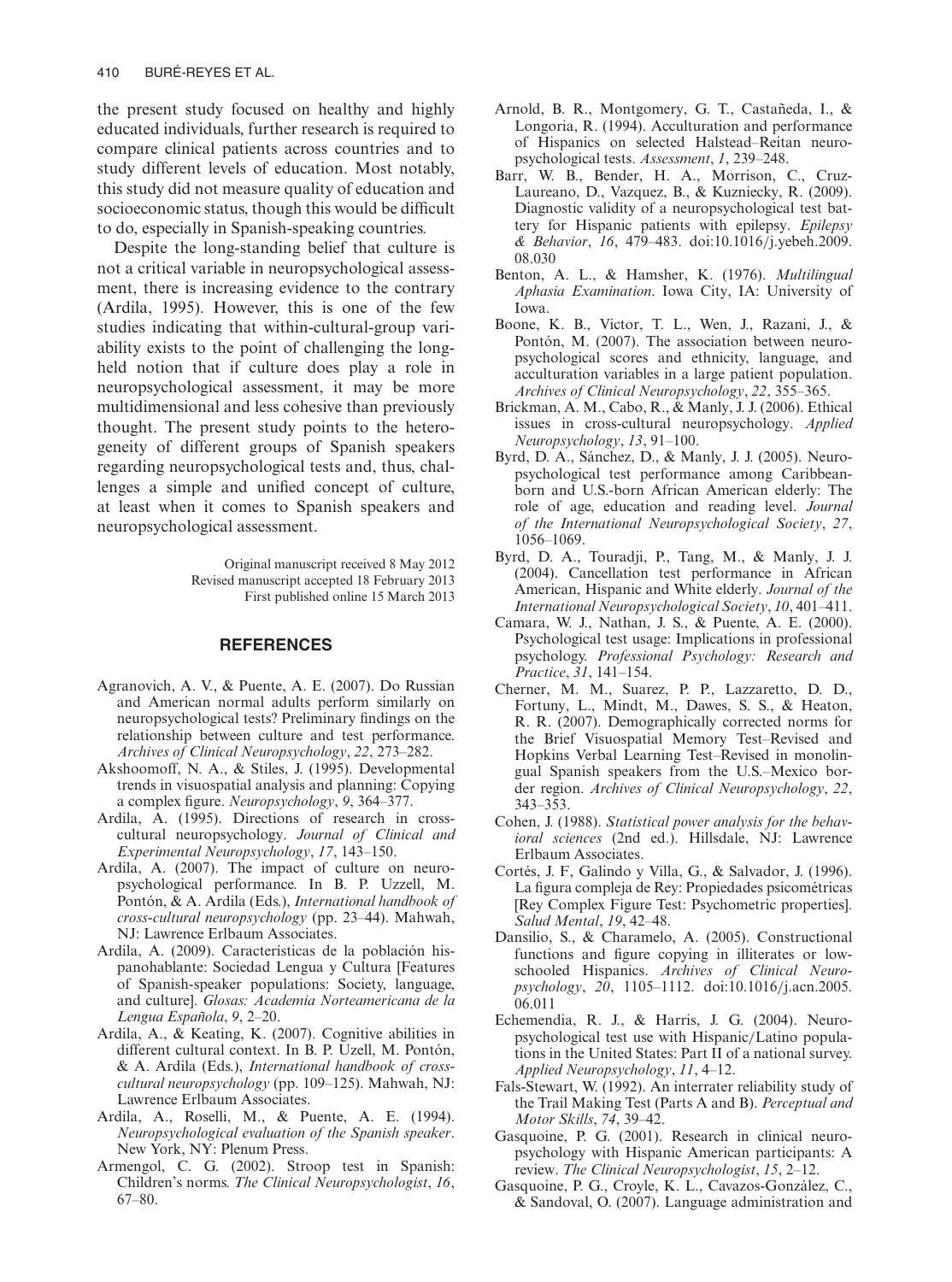neuropsychological test performance in neurologically intact Hispanic American bilingual adults. *Archives of Clinical Neuropsychology*, *22*, 991–1001.

- Golden, C. J. (1978). *Stroop Color and Word Test*. Stoelting Company, Chicago.
- Golden, C. J. (2005). *Stroop: Test de Colores y Palabras* [Stroop Color and Word Test]. Madrid: TEA Ediciones.
- Humes, K. R., Jones, N. A., & Ramírez, R. R. (2011). *Overview of Race and Hispanic Origin: 2010*. United States Department of Commerce. Economics and Statistics Administration. U.S. Census Bureau. Retrieved September 2, 2012, from http://www.census. gov/prod/cen2010/briefs/c2010br-02.pdf
- Kempler, D., Teng, E. L., Dick, M., Taussig, I. M., & Davis, D. S. (1998). The effects of age, education and ethnicity on verbal fluency. *Journal of the International Neuropsychological Society*, *4*, 531–538.
- Kennepohl, S., Shore, D., Nabors, N. & Hanks, R. (2004). African American acculturation and neuropsychological test performance following traumatic brain injury. *Journal of the International Neuropsychological Society*, *10*, 566–577.
- Kraemer, H. C., Morgan, G. A., Leech, N. L., Gliner, J. A., Vaske, J. J., & Harmon, R. J. (2003). Measures of clinical significance. *Journal of the American Academy of Child and Adolescent Psychiatry*, *42*, 1524–1529.
- Llorente, A. M. (2008). Hispanic populations: Special issues in Neuropsychoogy. In A. M. Llorente (Ed.), *Principles of Neuropsychological Assessment with Hispanics*. New York, NY: Springer.
- Manly, J. J. (2005). Advantages and disadvantages of separate norms for African Americans. *The Clinical Neuropsychologist*, *19*, 270–275.
- Manly, J. J., Byrd, D. A., Touradji, P., & Stern, Y. (2004). Acculturation, reading level, and neuropsychological test performance among African American elders. *Applied Neuropsychology*, *11*, 37–46.
- Manly, J. J., & Echemendia, R. J. (2007). Racespecific norms: Using the model of hypertension to understand issues of race, culture, and education in neuropsychology. *Archives of Clinical Neuropsychology*, *22*, 319–325.
- Manly, J. J., Jacobs, D. M., Touradji, P., Small, S. A., & Stern, Y. (2002). Reading level attenuates differences in neuropsychological test performance between African American and White elders. *Journal of the International Neuropsychological Society*, *8*, 341–348.
- Manly, J. J., Touradji, P., Tang, M. X., & Stern, Y. (2003). Literacy and memory decline among ethnically diverse elders. *Journal of Clinical and Experimental Neuropsychology*, *25*, 680–690.
- Mitrushina, M. N., Boone, K., Razani, J., & D'Elia, L. F. (2005). *Handbook of normative data for neuropsychological assessment* (2nd ed.). New York, NY: Oxford University Press.
- Oberg, G., & Ramirez, M. (2006). Cross-linguistic meta-analysis of phonological fluency: Normal performance across cultures. *International Journal of Psychology*, *41*, 342–347.
- Ojeda, C. A. (2010). *Neuropsychological testing Spanish speakers: The challenge of accurately assessing linguistically and culturally diverse individuals*. Unpublished doctoral dissertation, University of North Carolina Wilmington, U.S.A. Retrieved August 12, 2011, from http://dl.uncw.edu/etd/2010-1/ojedac/carlosojeda.pdf
- Ostrosky-Solís, F., Gómez, E., Matute, E., & Roselli, M. (2003). *Neuropsi: Atención y memoria (6 a 85 años). Manual, instructivo y puntuaciones totales* [Neuropsi: Attention and memory (6 to 85 years). Manual, instructions and total scores]. Mexico: American Book Store.
- Ostrosky-Solís, F., & Lozano, A. (2006). Digit Span: Effect of education and culture. *International Journal of Psychology*, *41*, 333–341.
- Ostrosky-Solís, F., Lozano-Gutierrez, A., Ramirez-Flores, M., & Ardila, A. (2007). Same or different? Semantic verbal fluency across Spanishspeakers from different countries. *Archives of Clinical Neuropsychology*, *22*, 367–377. doi:10.1016/j.acn. 2007.01.011
- Ostrosky-Solís, F., & Ramírez, M. (2004). Effects of culture and education on neuropsychological testing: A preliminary study with indigenous and nonindigenous population. *Applied Neuropsychology*, *11*, 186–193.
- Pedraza, O., & Mungas, D. (2008). Measurement in cross-cultural neuropsychology. *Neuropsychology Review*, *18*, 184–193.
- Puente, A. E., & Ardila, A. (2000). Neuropsychological assessment of Hispanics. In E. Fletcher-Janzen, T. Strickland, & C. R. Reynolds (Eds.), *Handbook of cross-cultural neuropsychology* (pp. 87–104). New York, NY: Kluwer/Plenum.
- Puente, A. E., & Pérez-García, M. (2000a). Neuropsychological assessment of ethnic minorities. In G. Goldstein & M. Hersen (Eds.), *Handbook of psychological assessment* (3rd ed., pp. 527–552). New York, NY: Pergamon.
- Puente, A. E., & Pérez-García, M. (2000b). Neuropsychological assessment of ethnic minorities: Clinical issues. In I. Cuellar, & F. A. Paniagua (Eds.), *Handbook of Multicultural Mental Health* (pp. 419– 435). San Diego, CA: Academic Press.
- Razani, J., Burciaga, J., Madore, M., & Wong, J. (2007). Effects of acculturation on test of attention and information processing in an ethnically diverse group. *Archives of Clinical Neuropsychology*, *22*, 333–341.
- Razani, J., Murcia, G., Tabares, J., & Wong, J. (2006). The effects of culture on WASI test performance in ethnically diverse individuals. *The Clinical Neuropsychologist*, *21*, 776–788.
- Reitan, R. M., & Wolfson, D. (1995). Category Test and Trail Making Test as measures of frontal lobe functions. *The Clinical Neuropsychologist*, *9*, 50–56.
- Roselli, M., & Ardila, A. (2002). A cross-linguistic comparison of verbal fluency tests. *International Journal of Neuroscience*, *112*, 759–776.
- Rosselli, M., & Ardila, A. (2003). The impact of culture and education on non-verbal neuropsychological measurements: A critical review. *Brain and Cognition*, *52*, 326–333. doi:10.1016/S0278-2626(03)00170-2
- Rosselli, M., Ardila, A., Santisi, M. N., Arecco, M. R., Salvatierra, J., Conde, A., & Lenis, B. (2002). Stroop effect in Spanish–English bilinguals. *Journal of the International Neuropsychological Society*, *8*, 819–827.
- Spreen, O., & Straus, E. (1991). *A compendium of neuropsychological tests*. New York, NY: Oxford University Press.
- Staton, D. F. (2002). *Culture and customs of Spain*. Westport, CT: Greenwood Press.
- Tombaugh, T. N., Kozak, J., & Rees, L. (1999). Normative data stratified by age and education for two measures of verbal fluency: FAS and Animal